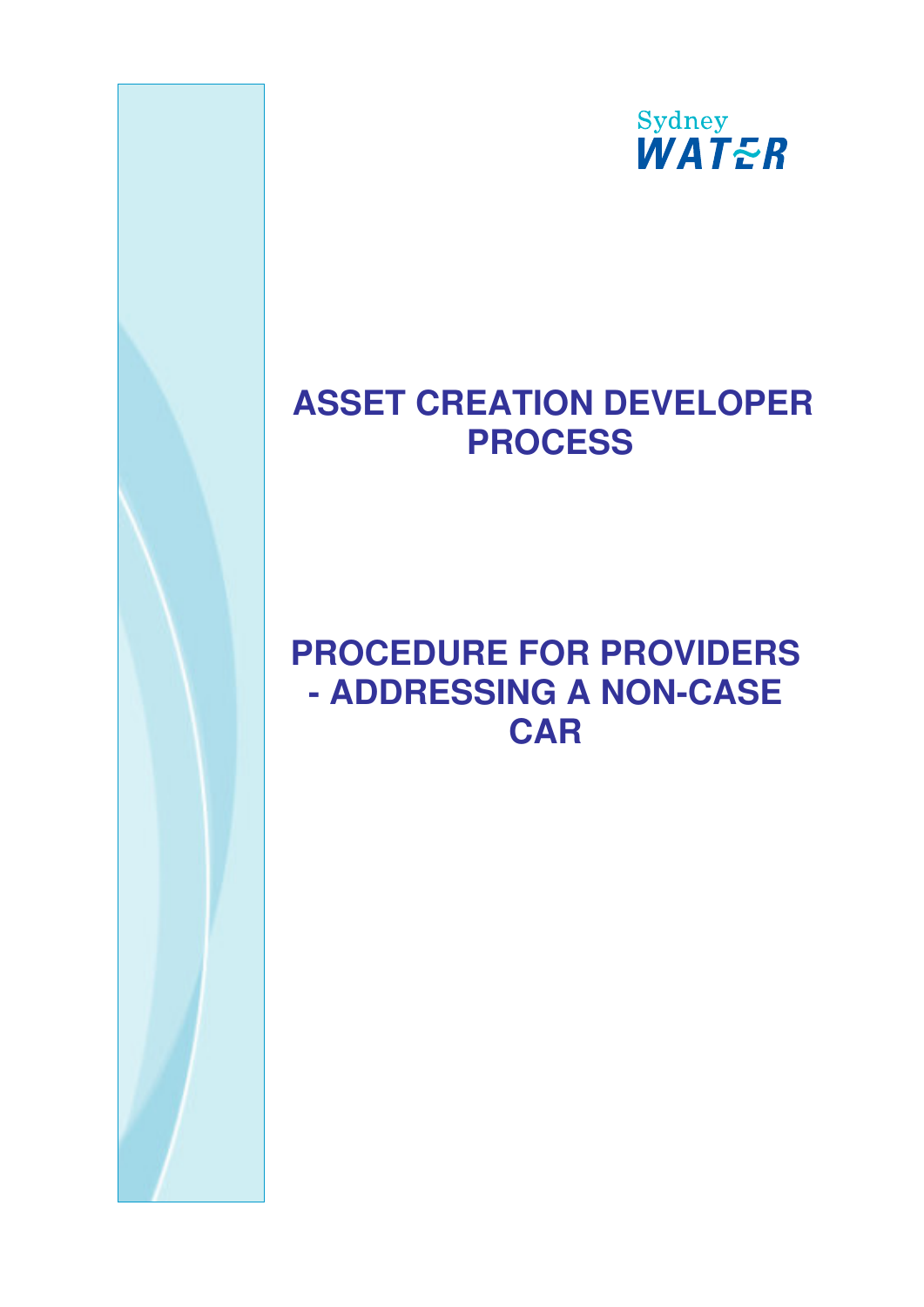## **PROVIDER PROCEDURE – ADDRESSING A NON-CASE CAR**

#### **1. Overview**

#### **1.1. Objective**

Throughout the course of a developer project a Sydney Water auditor may come across problems or faults in the manner in which products, services and documentation are delivered by Provider(s) to the Asset Creation Developer Process (ACDP) for non-case (e-Developer) related projects. The auditor records these problems and faults as a "nonconformance" on a Corrective Action Request (CAR) form and enters the details into their relevant CAR database.

This process ensures the necessary data is captured to enable Sydney Water to assess and monitor the capability and performance of its Providers.

#### **1.2. Scope**

This procedure documents the process for Providers to use when addressing CAR's raised by a Sydney Water auditor **for non-case projects** where the Provider is subject to an audit of their services. This applies where the Provider has not complied with the codes, work instructions, legislation, standards etc.

This procedure does **not** include CAR's raised on e-Developer case related projects.

**DOCUMENT UNCONTROLLED IF PRINTED OR DOWNLOADED.**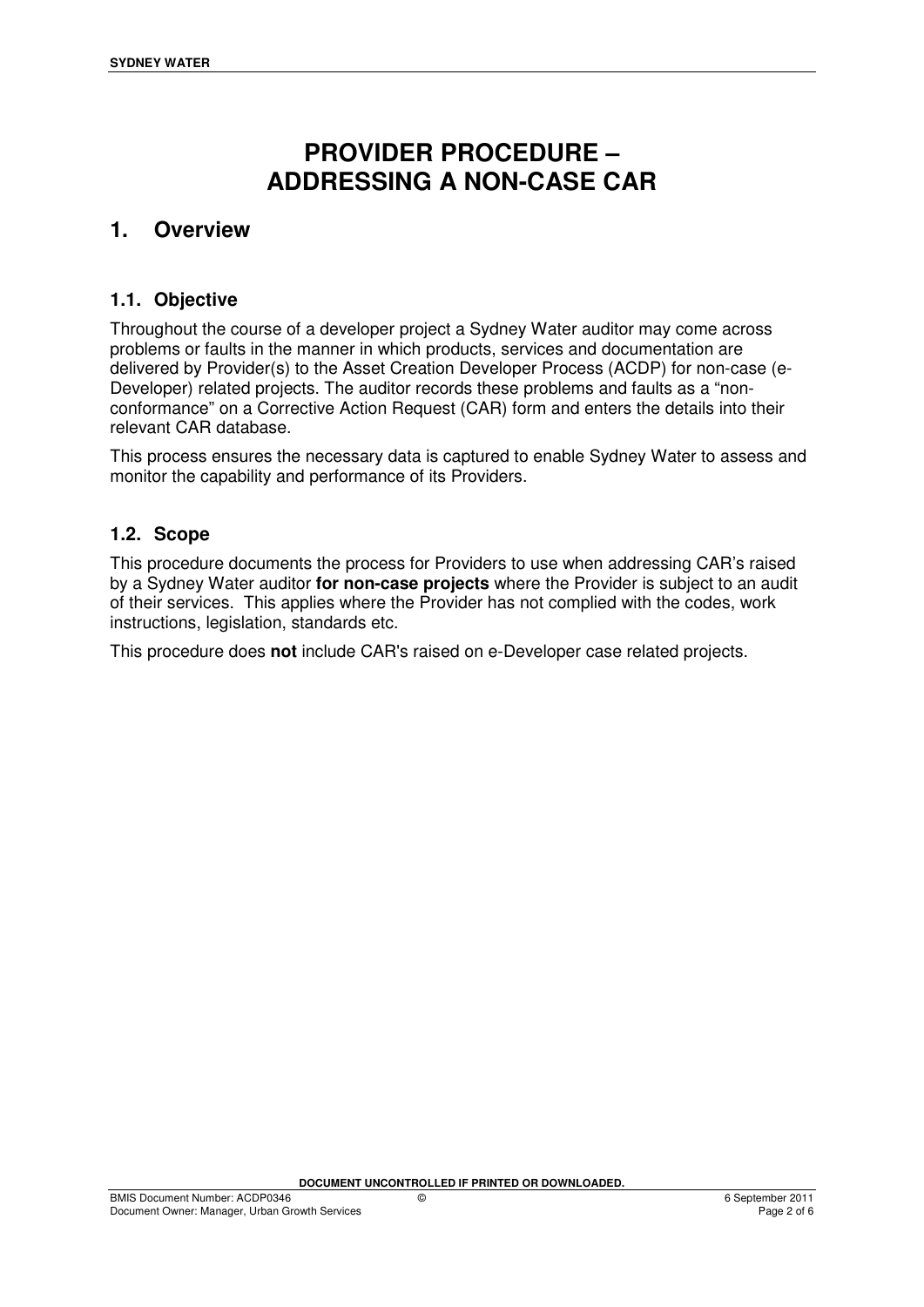### **ADDRESSING A NON-CASE CAR - FLOWCHART:**



**DOCUMENT UNCONTROLLED IF PRINTED OR DOWNLOADED.**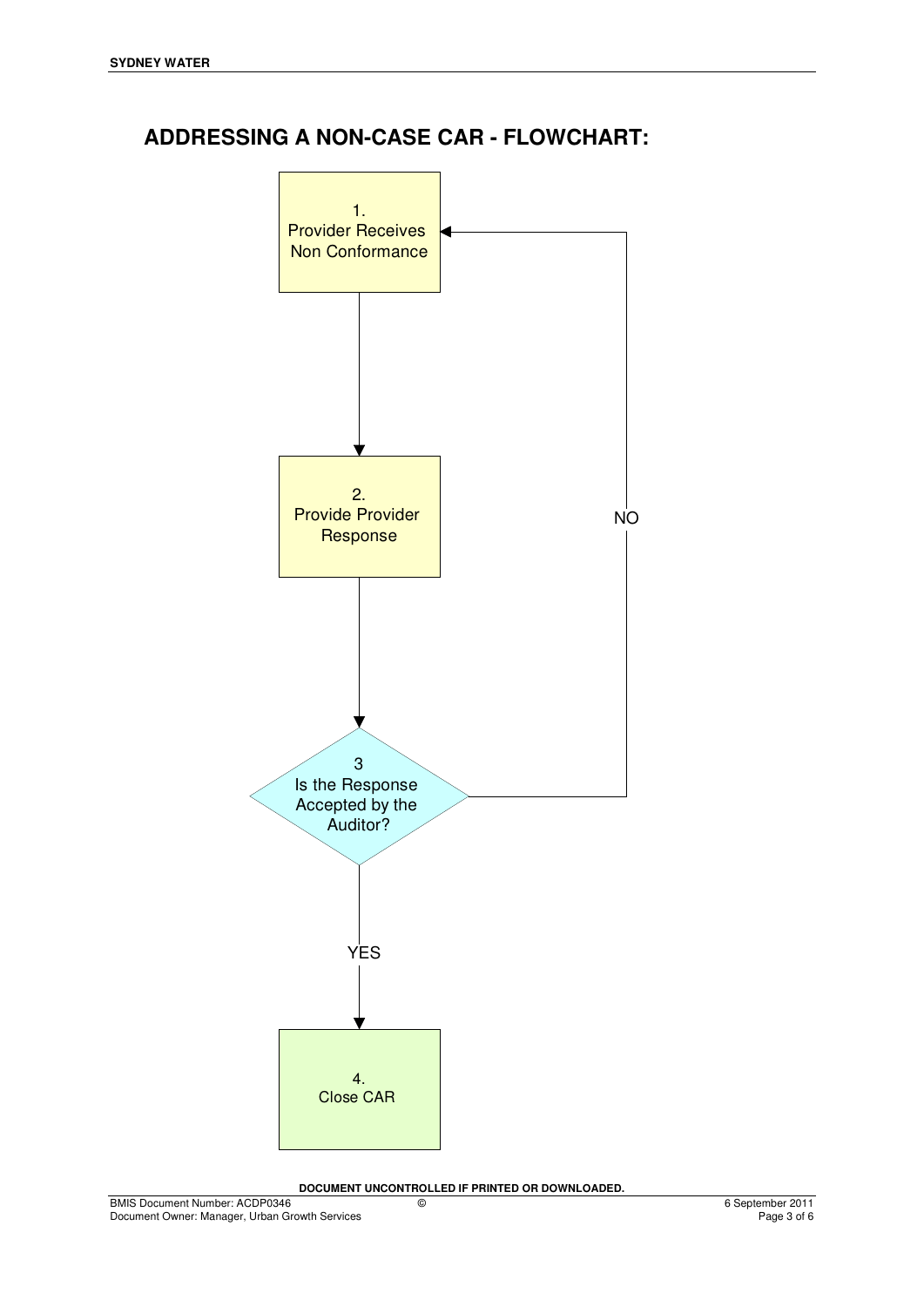### **ADDRESSING A NON-CASE CAR – PROCEDURE:**

| <b>STEP</b> | <b>PROCEDURE</b>                                                                                                                                                                                                                                                                                                                              |  |  |  |  |
|-------------|-----------------------------------------------------------------------------------------------------------------------------------------------------------------------------------------------------------------------------------------------------------------------------------------------------------------------------------------------|--|--|--|--|
|             | <b>Provider Receives Non Conformance</b>                                                                                                                                                                                                                                                                                                      |  |  |  |  |
| 1.          | You will receive an email advising of a Non-case Corrective<br>1.1<br>Action Request (CAR). The CAR will be attached to that email<br>- an example is shown at the end of this appendix with details<br>provided by the auditor shown in italics.<br><b>Note:</b> "Non- case" CARs are for work that is NOT done under<br>an eDeveloper Case. |  |  |  |  |
|             | To open the attachment, you first need to set the security in<br>1.2<br>Microsoft Word to low. To do this, open Microsoft Word then<br>go to the toolbar at the top of the screen and select<br>Tools/Macro/Security. Select the last option (Low).                                                                                           |  |  |  |  |
|             | 1.3<br>Save a copy of the CAR form to your own computer.                                                                                                                                                                                                                                                                                      |  |  |  |  |
|             | Go to Step 2.                                                                                                                                                                                                                                                                                                                                 |  |  |  |  |
|             | <b>Provide Provider Response</b>                                                                                                                                                                                                                                                                                                              |  |  |  |  |
| 2.          | You will provide your response on that CAR form. Your<br>2.1<br>response will depend on whether this is the first time the CAR<br>has been issued to you. The following steps advise how to<br>respond to each situation.                                                                                                                     |  |  |  |  |
|             | If this is the first time, the CAR has been issued you must<br>2.2 <sub>2</sub><br>respond to the CAR before the requested date. Do this by<br>providing the details in the sections on the form as explained<br>below:                                                                                                                       |  |  |  |  |
|             | <b>Cause of Non-Conformance:</b><br>Detail the reason the non-conformance occurred.                                                                                                                                                                                                                                                           |  |  |  |  |
|             | Action to rectify the Non Conformance:<br>Detail the actions that will rectify the non-conformance and<br>specify the proposed completion date.                                                                                                                                                                                               |  |  |  |  |
|             | Action to prevent recurrence of the Non-Conformance:<br>Detail the proposed actions or changes to ensure the non-<br>conforming event does not reoccur, e.g. procedure/process.                                                                                                                                                               |  |  |  |  |
|             | Forward your response via e-mail to the <b>auditor indicated on</b><br>the form.                                                                                                                                                                                                                                                              |  |  |  |  |
|             | 2.3<br>If your response is overdue, you will be issued a reminder<br>via your e-mail address. Respond directly to the auditor via e-<br>mail as requested on the initial CAR form.                                                                                                                                                            |  |  |  |  |
|             | Other correspondence. You may be issued with notifications<br>2.4<br>via e-mail, phone and/or fax requesting specific actions by<br>you. Respond accordingly.                                                                                                                                                                                 |  |  |  |  |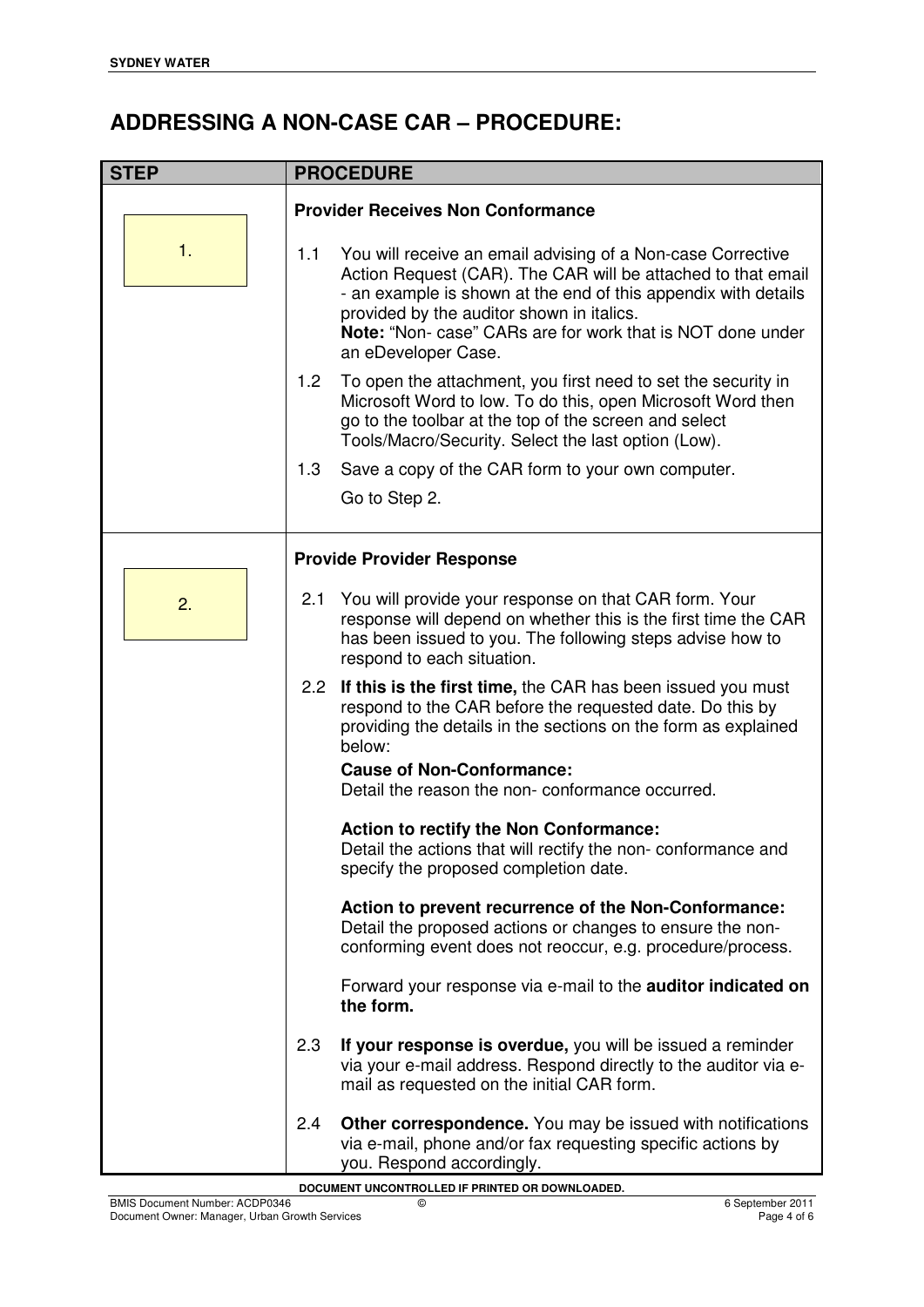|    | Go to Step 3.                                                                                                                                                                                                                                                     |  |  |  |  |
|----|-------------------------------------------------------------------------------------------------------------------------------------------------------------------------------------------------------------------------------------------------------------------|--|--|--|--|
| 3. | Is the Response Accepted by the Auditor?<br>3.1<br>If no, the auditor will return the CAR form via e-mail. The form<br>will contain the auditor's comments and a date by which you<br>will need to provide your further response.<br>If yes, go to Step 4.<br>3.2 |  |  |  |  |
| 4. | <b>Close CAR</b><br>The auditor will close the CAR and you will receive an e-mail<br>4.1<br>to confirm the closure.                                                                                                                                               |  |  |  |  |

**DOCUMENT UNCONTROLLED IF PRINTED OR DOWNLOADED.**